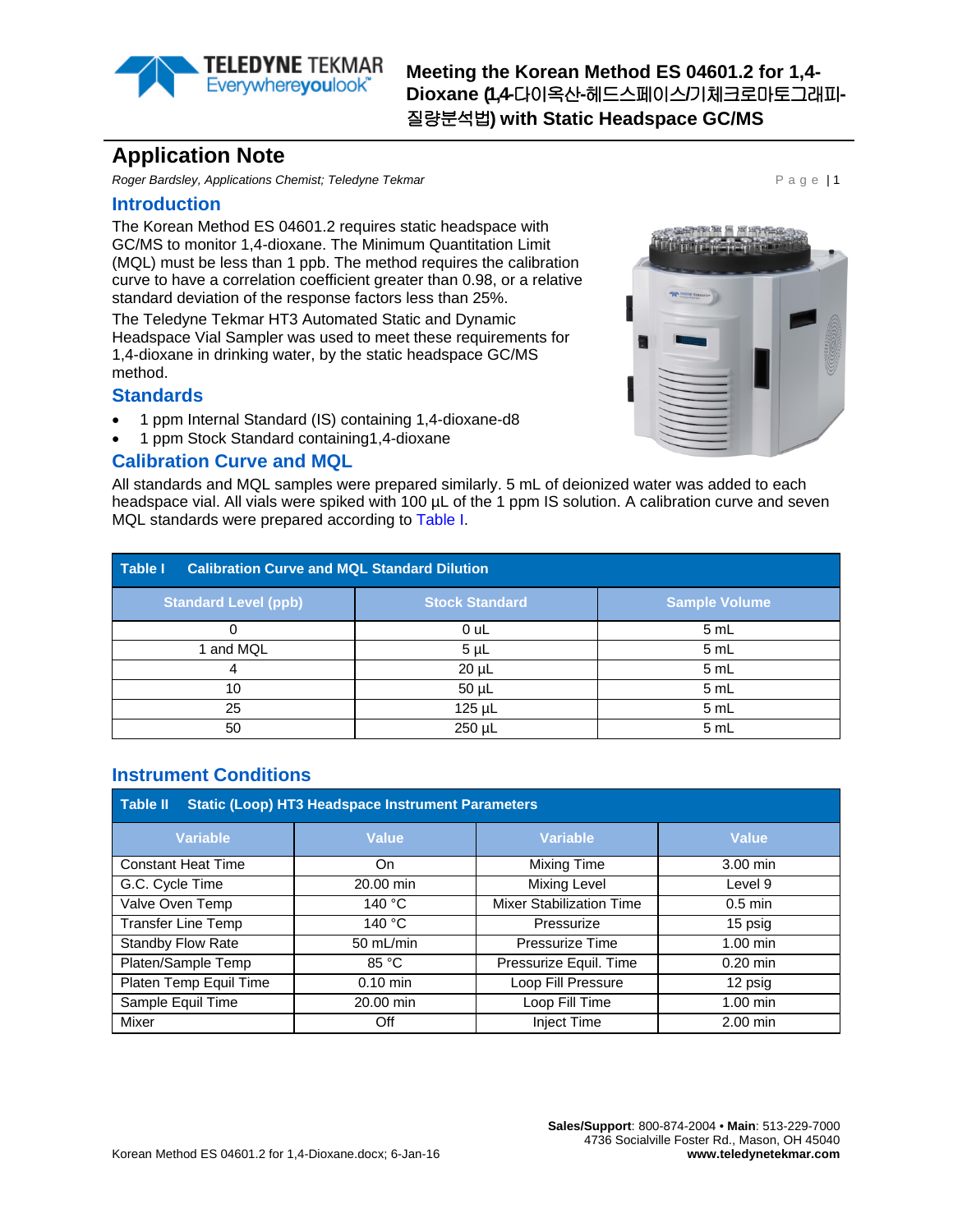

| <b>Agilent 7890B GC with 5977A MS Parameters</b><br><b>Table III</b> |                                                                                                                                                                                     |  |  |  |  |
|----------------------------------------------------------------------|-------------------------------------------------------------------------------------------------------------------------------------------------------------------------------------|--|--|--|--|
| <b>Variable</b>                                                      | <b>Value</b>                                                                                                                                                                        |  |  |  |  |
| Column                                                               | Agilent DB-624UI, 20m, 0.18mm ID, 1µm; Constant Flow 1.0 mL/min: Average Velocity<br>44.32 cm/sec                                                                                   |  |  |  |  |
| Oven Program                                                         | 36 °C for 7 min; 20 °C/min to 200 °C, hold for 0 min, run time 15.25 min                                                                                                            |  |  |  |  |
| Inlet                                                                | Temp 200 °C; Helium Carrier Gas; Split Ratio 20:1, Septum Purge Flow 0.5 mL/min,<br>1 mm IP Deact, liner                                                                            |  |  |  |  |
| МS                                                                   | Source Temp 230 °C; Quad Temp 150 °C ; Solvent Delay 6.00 min; Atune; Scan/SIM Mode;<br>Trace Ion Detection Off                                                                     |  |  |  |  |
| Scan/SIM<br>Mode                                                     | Scan - 35.0 m/z to 270.0 m/z, Threshold 10, Sampling Rate 3<br>SIM Scan Masses - 96.00 m/z, 88.00 m/z, 200 msec dwell; 64.00 m/z, 58.00 m/z, 46.00 m/z,<br>43.00 m/z, 50 msec dwell |  |  |  |  |

## **Results**

The Selected Ion Monitoring (SIM) chromatograms were evaluated using the Agilent Environmental ChemStation™ software. [Figure 1](#page-1-0) is the SIM chromatogram of a 1 ppb MQL standard by the static headspace method. The SIM ions that were used for the internal standard calculations are shown in [Table IV.](#page-2-0) The Response factor (Rf) of 1,4-dioxane was calculated versus the 1,4-dioxane-d8 internal standard.

The seven standards were evaluated for linearity and relative standard deviation of the Rf. The concentrations of the seven 1 ppb MQL samples were calculated by both the average Rf value and the linear calibration curve. The MQL was calculated by multiplying the standard deviation of the calculated amount of the seven MQL samples times 10. The %RSD of the Rf and its calculated MQL, and the linear correlation coefficient  $(r^2)$  and its calculated MQL is presented in [Table IV.](#page-2-0)

<span id="page-1-0"></span>**Figure 1** Static headspace SIM quantitation ion chromatogram 88 m/z of a 1 ppb standard.